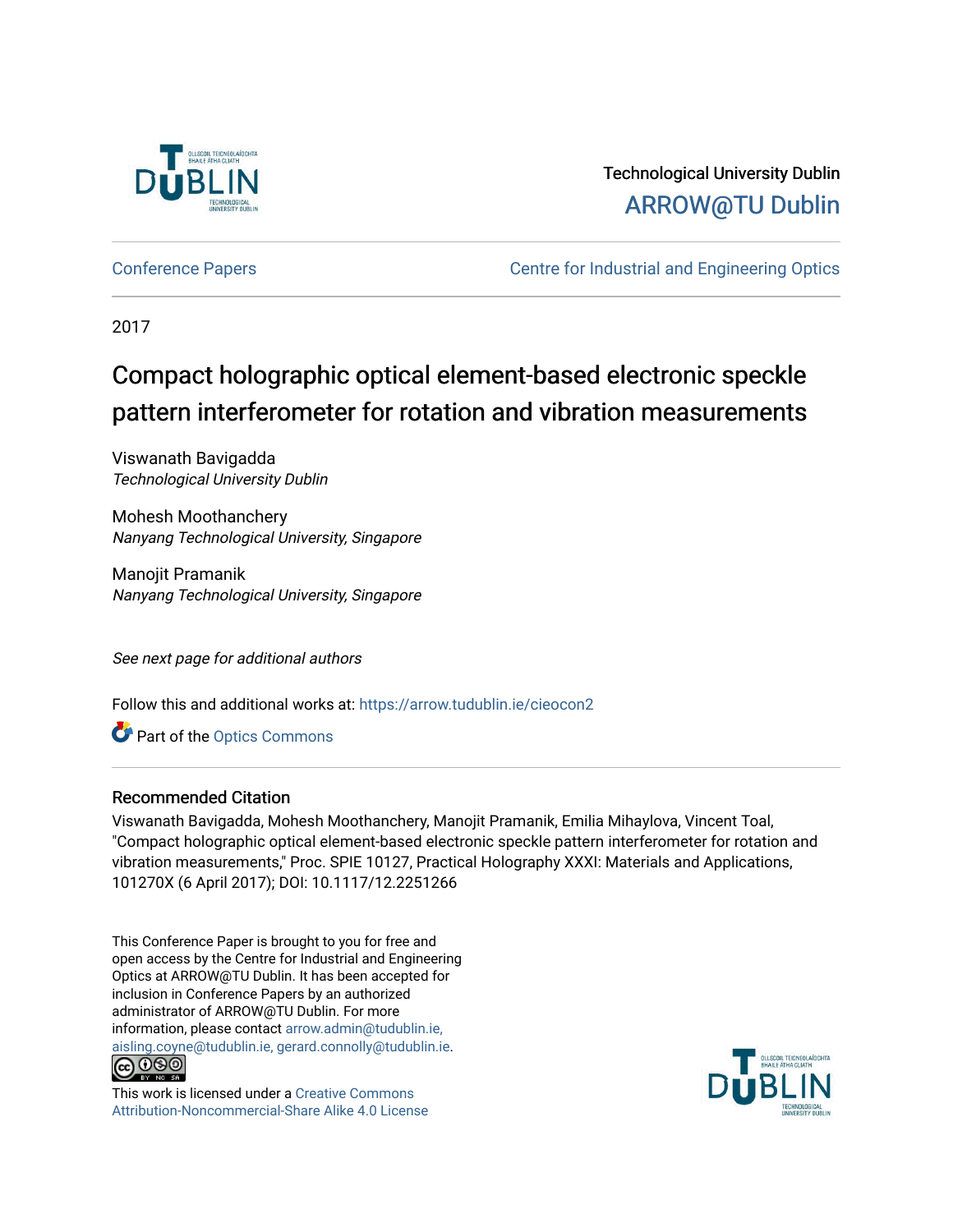### Authors

Viswanath Bavigadda, Mohesh Moothanchery, Manojit Pramanik, Emilia Mihaylova, and Vincent Toal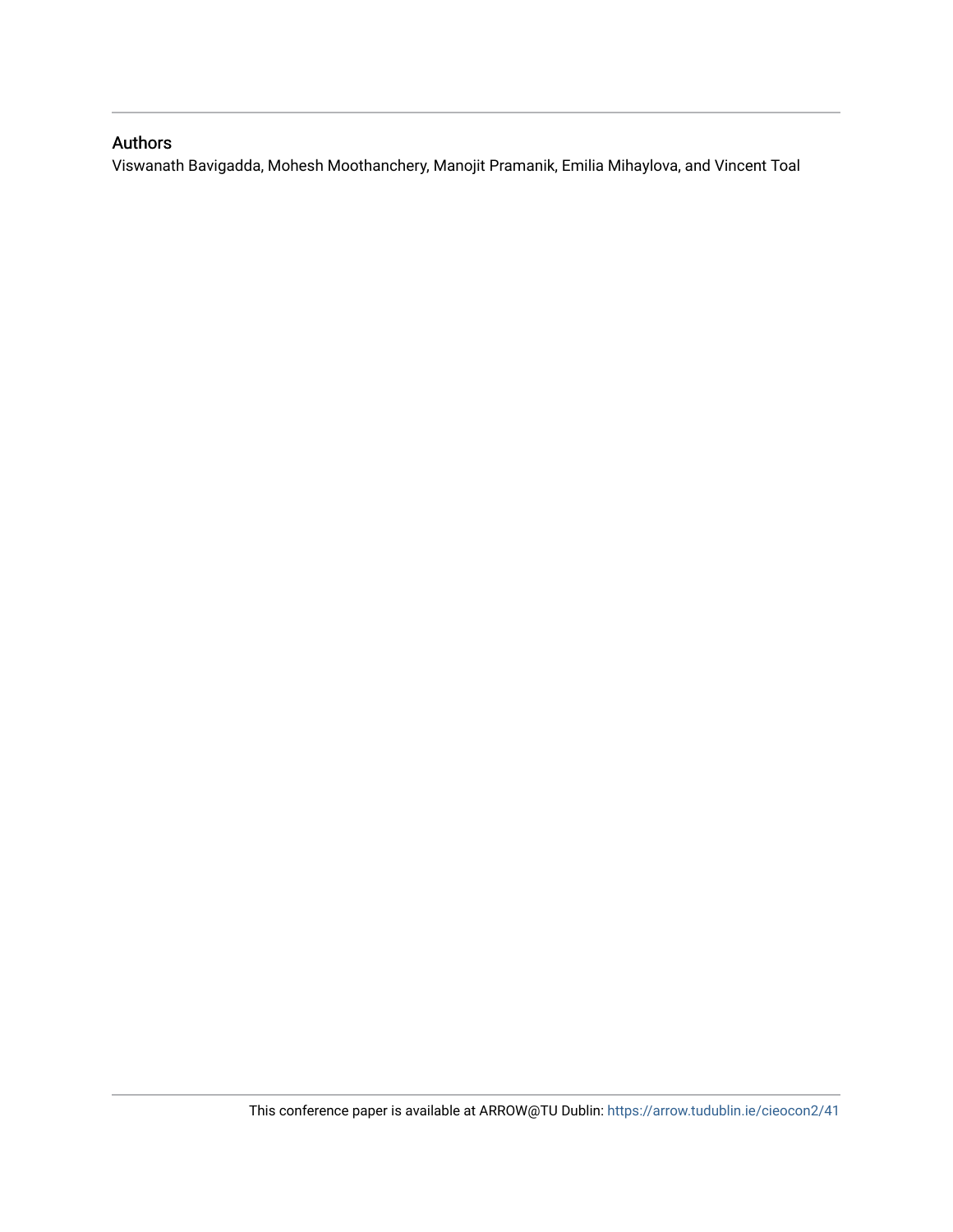## **This document is downloaded from DR‑NTU (https://dr.ntu.edu.sg) Nanyang Technological University, Singapore.**

# Compact holographic optical element‑based electronic speckle pattern interferometer for rotation and vibration measurements

Bavigadda, Viswanath; Moothanchery, Mohesh; Pramanik, Manojit; Mihaylova, Emilia; Toal, Vincent

2017

Bavigadda, V., Moothanchery, M., Pramanik, M., Mihaylova, E., & Toal, V. (2017). Compact holographic optical element‑based electronic speckle pattern interferometer for rotation and vibration measurements. Proceedings of SPIE ‑ Practical Holography XXXI: Materials and Applications, 10127, 101270X‑.

## https://hdl.handle.net/10356/80209

https://doi.org/10.1117/12.2251266

© 2017 SPIE. This paper was published in Proceedings of SPIE ‑ Practical Holography XXXI: Materials and Applications and is made available as an electronic reprint (preprint) with permission of SPIE. The published version is available at: [http://dx.doi.org/10.1117/12.2251266]. One print or electronic copy may be made for personal use only. Systematic or multiple reproduction, distribution to multiple locations via electronic or other means, duplication of any material in this paper for a fee or for commercial purposes, or modification of the content of the paper is prohibited and is subject to penalties under law.

Downloaded on 22 Jan 2022 01:45:19 SGT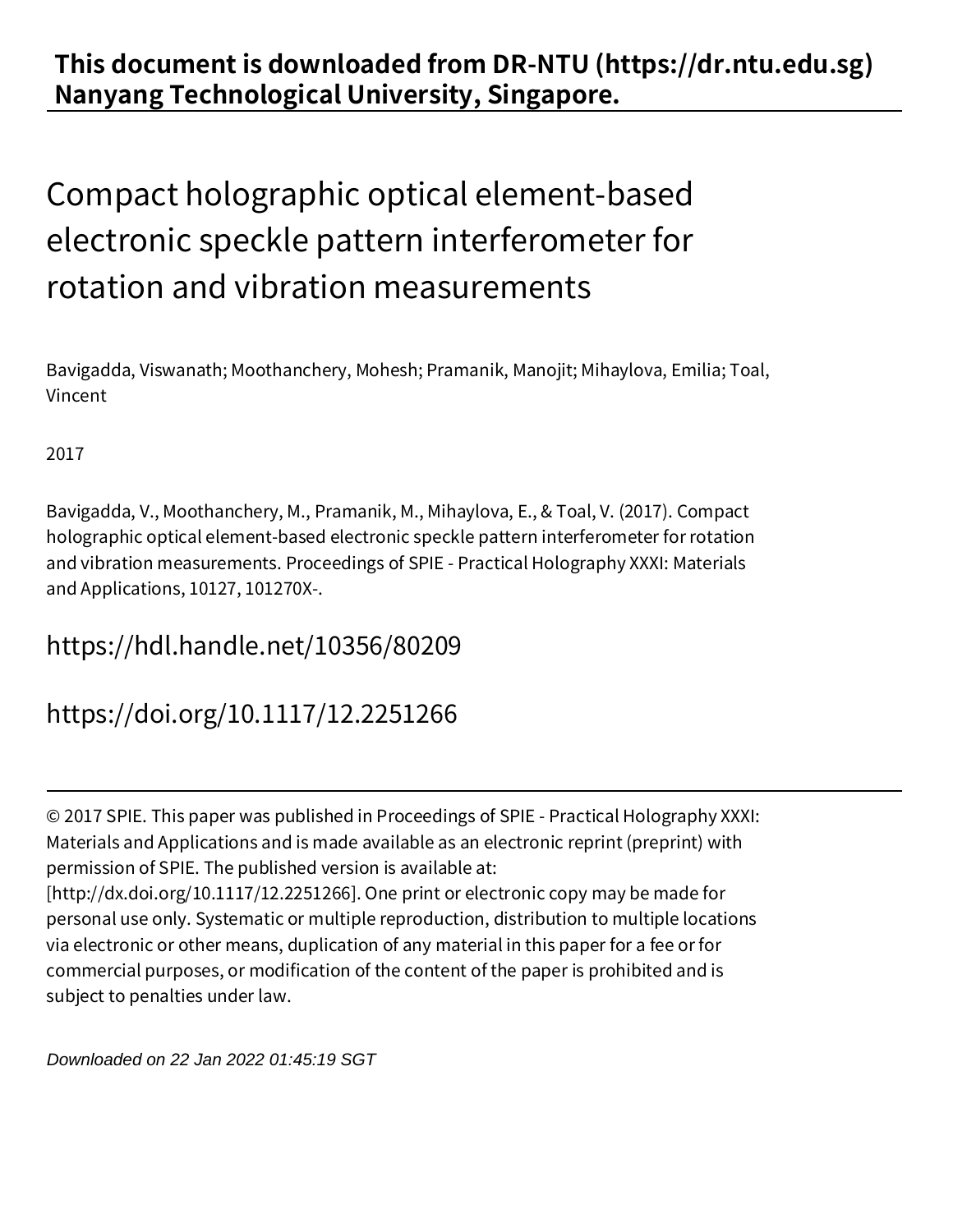## **Compact holographic optical element-based electronic speckle pattern interferometer for rotation and vibration measurements**

Viswanath Bavigadda<sup>a,c</sup>, Mohesh Moothanchery<sup>b</sup>, Manojit Pramanik<sup>b</sup>, Emilia Mihaylova<sup>a,d</sup> and Vincent Toala,\*

<sup>a</sup>Centre for Industrial & Engineering Optics, Dublin Institute of Technology, Dublin, Ireland <sup>b</sup>School of Chemical and Biomedical Engineering, Nanyang Technological University, Singapore<br>European Gravitational Observatory, Cascina PI, Italy<sup>-</sup> <sup>d</sup>Department of Mathematics, Informatics and Physics, Agricultural University, Plovdiv, Bulgaria

#### **ABSTRACT**

An out-of-plane sensitive electronic speckle pattern interferometer (ESPI) using holographic optical elements (HOEs) for studying rotations and vibrations is presented. Phase stepping is implemented by modulating the wavelength of the laser diode in a path length imbalanced interferometer. The time average ESPI method is used for vibration measurements. Some factors influencing the measurements accuracy are reported. Some advantages and limitations of the system are discussed.

**Keywords:** Holographic optical elements, ESPI, Speckle, Phase stepping

#### **1. INTRODUCTION**

Electronic speckle pattern interferometry (ESPI) is a non-contact optical interferometric technique used to study full-field static deformations and vibration.<sup>1-3</sup> Conventional ESPI systems can include expensive bulk optics such as beam splitters, combiners, mirrors etc. The alignment of these components is a critical and time consuming task which needs great care. Use of conventional ESPI systems in an industrial environment is nearly impossible, because these ESPI systems are highly sensitive to environmental vibration. These drawbacks can be overcome by modifying the design of the ESPI system with the introduction of holographic optical elements (HOEs).

Traditionally ESPI systems combining phase stepping methods and an out-of-plane sensitive system configuration<sup>4</sup> were used to measure defects or deformations. In-plane sensitive ESPI system configurations were used to study rotations of objects.<sup>5</sup> In this paper we discuss the analysis of fringes due to rotation obtained using phase shifting that is due to drive current change in a laser diode source. The same HOE based ESPI system was also used for vibration measurements as well.

Lokberg and Hogmoen<sup>6,7</sup> introduced an alternative measurement technique to overcome illumination power reduction observed in stroboscopic ESPI<sup>8</sup> system. This technique was implemented by modulating the optical path difference sinusoidally at the same frequency as that of the object vibration, but with variable amplitude and phase, to map contours of constant amplitude and of constant phase in an unbalanced interferometer. This technique was further extended first by Atcha and Tatam,<sup>9</sup> and later by Olszak and Patorski<sup>10</sup> using fibre-optic based ESPI systems. We extend this measurement technique further by simplifying the ESPI system design using HOEs.

#### **2. THEORY OF FRINGE ANALYSIS**

The most common method used for obtaining correlation fringes is the subtraction of two speckle interferograms corresponding to displaced and undisplaced positions of the test object. When a test object is displaced statically, a

 $\overline{a}$ 

Practical Holography XXXI: Materials and Applications, edited by Hans I. Bjelkhagen, V. Michael Bove, Proc. of SPIE Vol. 10127, 101270X · © 2017 SPIE CCC code: 0277-786X/17/\$18 · doi: 10.1117/12.2251266

<sup>\*</sup> E-mail: vincent.toal@dit.ie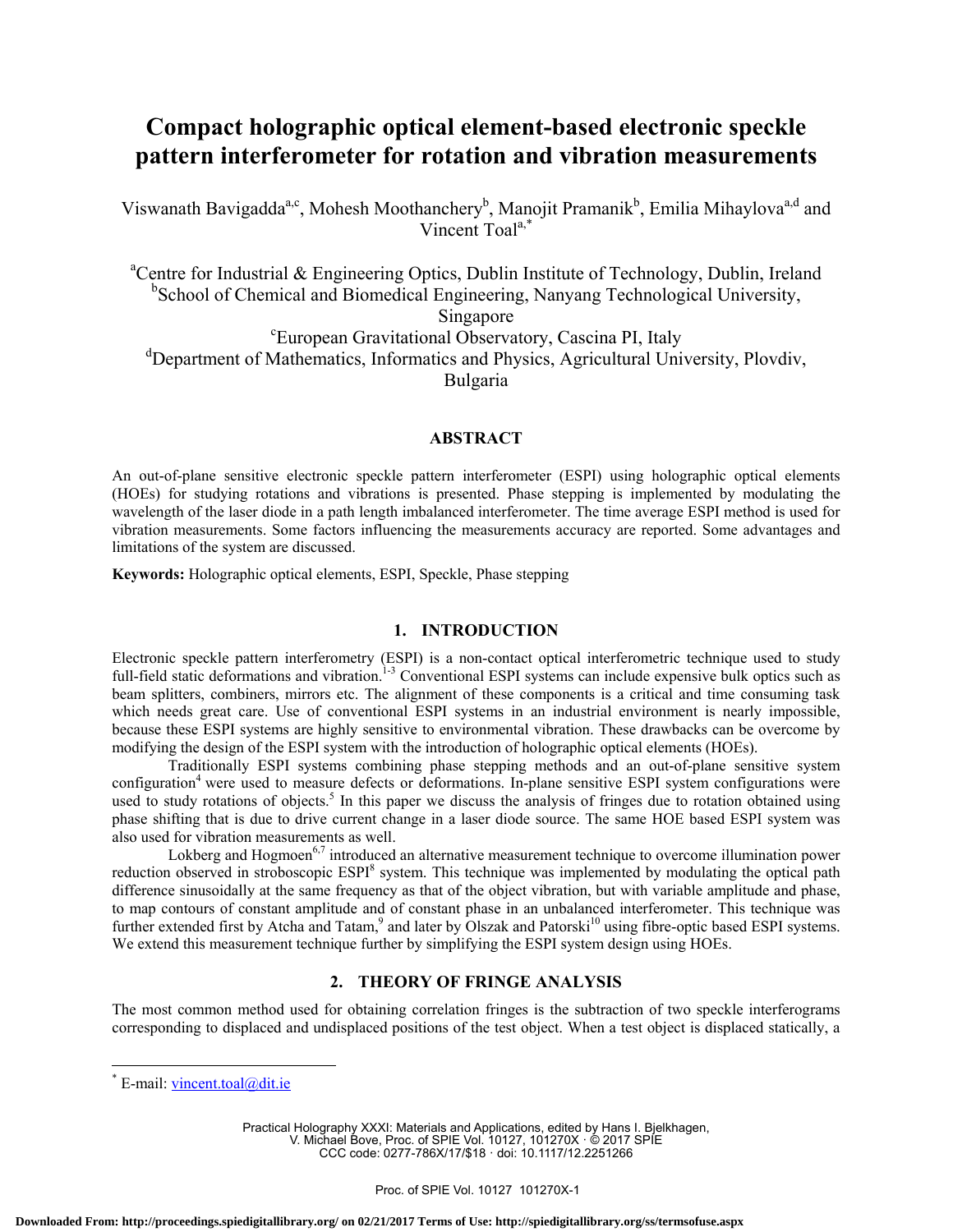set of phase shifted speckle images are recorded corresponding to the test object in displaced position. To obtain speckle correlation fringes, a reference speckle pattern corresponding to the rest position of the test object is subtracted from the set of phase shifted speckle patterns corresponding to the displaced position of the test object. When a test object vibrates the time average ESPI method is suitable to obtain correlation fringes. In time average ESPI the intensity of the correlation fringe brightness follows a Bessel function distribution. The visibility of the time average Bessel fringe pattern decreases as the amplitude of vibration increases. Therefore the time average Bessel fringes were converted to cosine fringes using stroboscopic illumination from the laser source.<sup>10</sup> As the laser beam energy delivered to object is reduced due to chopping of light in stroboscopic ESPI, an alternative measurement technique called reference beam phase modulation is adopted for current measurements. Theory for both the rotation and vibration fringe patterns obtained using our measurement techniques are outlined in the following subsections.

#### **2.1 Rotation fringe analysis using phase of differences method**

A phase of differences method is used for the rotational fringe analysis obtained using HOE based ESPI system. In this method a single image at rest position and four images after object rotation and were recorded to evaluate the static phase.

The intensity distribution of speckle image corresponding to rest position of the test object can be expressed as

$$
I_i = I_1 + I_2 + 2\sqrt{I_1 I_2} \cos \varphi_R
$$
 (1)

 $I_i$  is the initial speckle pattern intensity corresponding to the rest position of the test object,  $I_1$ ,  $I_2$  are reference and object speckle pattern intensities,  $\varphi_R$  is the phase difference between object and reference beams.

When a point on the object undergoes a small out-of-plane displacement, *d* in the plane of the illuminating beams, the phase difference between them is altered by  $\Delta \varphi$  and is

$$
\Delta \varphi = \frac{4\pi}{\lambda} \, d \tag{2}
$$

The intensity distribution of speckle images corresponding to rotated or displaced positions of the test object images is represented by

$$
I_{f,n+1} = I_1 + I_2 + 2\cos\left(\varphi_R + \Delta\varphi + \frac{2n\pi}{4}\right)
$$
 (3)

where  $n = 0, 1, 2, 3, \Delta\varphi$  is the phase difference due to the object displacement.

The resultant subtracted speckle fringe patterns after introducing a phase shift for displaced test object position are expressed as below

$$
I'_{f,n+1} = |I_{f,n+1} - I_i| = 4\sin\left(\varphi_R + \frac{\Delta\varphi}{2} + \frac{n\pi}{4}\right)\sin\left(\frac{\Delta\varphi}{2} + \frac{n\pi}{4}\right) \tag{4}
$$

which represents a fringe pattern having intensity maxima at  $\Delta \varphi = (2p + 1)\pi$  where p is an integer, and minima at  $\Delta \varphi = 2p\pi$ , the fringes being modulated by speckle.

A wrapped phase distribution can be obtained from a set of phase shifted speckle correlation fringe patterns  $as<sup>11</sup>$ 

$$
\Delta \varphi = \tan^{-1} \left( \frac{l'_4 - l'_2}{l'_1 - l'_3} \right) \tag{5}
$$

The wrapped phase map can be unwrapped using several methods and different unwrapping algorithms. Under normal illumination and observation condition, an unwrapped phase is directly related to the out-of-plane displacement as

$$
d = \left(\frac{\lambda}{4\pi}\right) \Delta \varphi_u \tag{6}
$$

where  $d =$  displacement of the test object;  $\Delta \varphi_{\mu} =$  unwrapped phase;  $\lambda =$  wavelength of laser 658 nm.

We use an out-of-plane sensitive HOE based ESPI system, hence an out-of-plane tilt angle δ of the test object can be expressed in terms of number of fringes, *p* observed in the field of view.<sup>11</sup>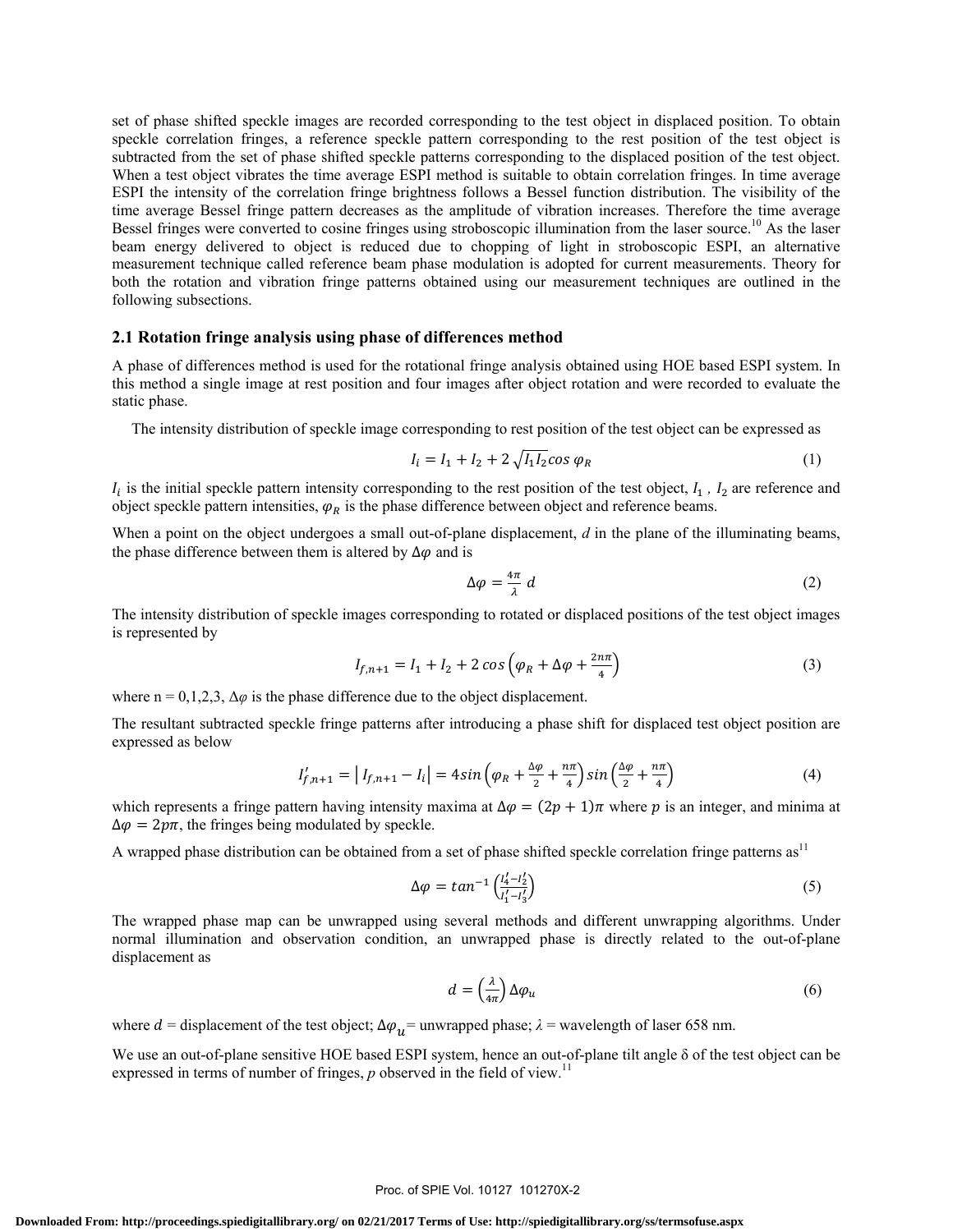$$
\delta = \frac{p\lambda}{L} \tag{7}
$$

where  $p$  = number of fringes in the field of view, *L* and  $\lambda$  = wavelength of the laser.

#### **2.2 Vibration time average fringe analysis using phase modulation**

The time average ESPI technique is a powerful tool for mapping in-plane and out-of-plane vibration modes of a test object. When a test object vibrates harmonically at a frequency ω, the correlation fringes are obtained using subtraction of two speckle patterns corresponding to displaced and undisplaced positions. Then the brightness at any point of the correlogram is averaged over a time much longer than the period of vibration  $2\pi/\omega$  and has an intensity distribution in the form of a Bessel function. In practice ESPI is used either to measure only in-plane or out-of-plane displacement. For the present theoretical discussion we assume an out-of-plane ESPI system in normal illumination and observation geometry. When a test object vibrates at an angular frequency  $\omega$ , amplitude  $a_0$  and phase  $\varphi_0$  then the displacement, *a* is given by

$$
a = a_0 \cos(\omega t + \varphi_0) \tag{8}
$$

In standard time average ESPI the intensity of the interference pattern at a particular instant is given by $^{9,12}$ 

$$
I_{\tau} = I_o + I_r + 2\sqrt{I_o I_r} \cos{(\psi)} J_0 \left(\frac{4\pi}{\lambda} a_0\right)
$$
\n<sup>(9)</sup>

where  $I_{\tau}$  is the instantaneous value of *I*.  $I_0$ ,  $I_r$  are the object and reference beam intensities respectively,  $\psi(x, y)$  is the phase difference between the object and the reference beams before the object displacement begins. Consider a second pattern recorded with a phase shift  $\pi$ , and given by

$$
I'_{\tau} = I_o + I_r + 2\sqrt{I_o I_r} \cos\left(\psi + \pi\right) J_0\left(\frac{4\pi}{\lambda}a_0\right) \tag{10}
$$

Following subtraction of Eq. (9) from Eq. (10) we take the absolute values so that the pattern can be displayed on a TV monitor with brightness *B* given by

$$
B = 4\sqrt{I_o I_r} \left| J_0 \left( \frac{4\pi}{\lambda} a_0 \right) \cos \left( \psi \right) \right| \tag{11}
$$

For heterodyning in the interferometer, the optical path difference, *b,* is modulated at the same frequency as that of the vibrating object, but with amplitude  $a_r$  and phase  $\varphi_r$ , and

$$
b = a_r \cos(\omega t + \varphi_r) \tag{12}
$$

Now Eq. (11) is written as

$$
B = 4\sqrt{I_0 I_r} \left| J_0 \left( \frac{4\pi}{\lambda} \{ a_0^2 + a_r^2 - 2a_0 a_r \cos \left( \varphi_0 - \varphi_r \right) \}^{1/2} \right) \cos \left( \psi \right) \right| \tag{13}
$$

#### **2.2.1 Reference beam phase modulation**

The time average ESPI method provides vibration amplitudes of a test object only. To measure the phase information we need to phase modulate the optical path difference in the interferometer. The resulting fringe pattern is then determined by the relative motion between the object and the phase modulating device. We use laser drive current modulation technique to implement the phase modulation in an unbalanced HOE based ESPI.

The phase difference  $(\phi)$  between the object and reference beams in an unbalanced interferometer with a path length difference 2*l* is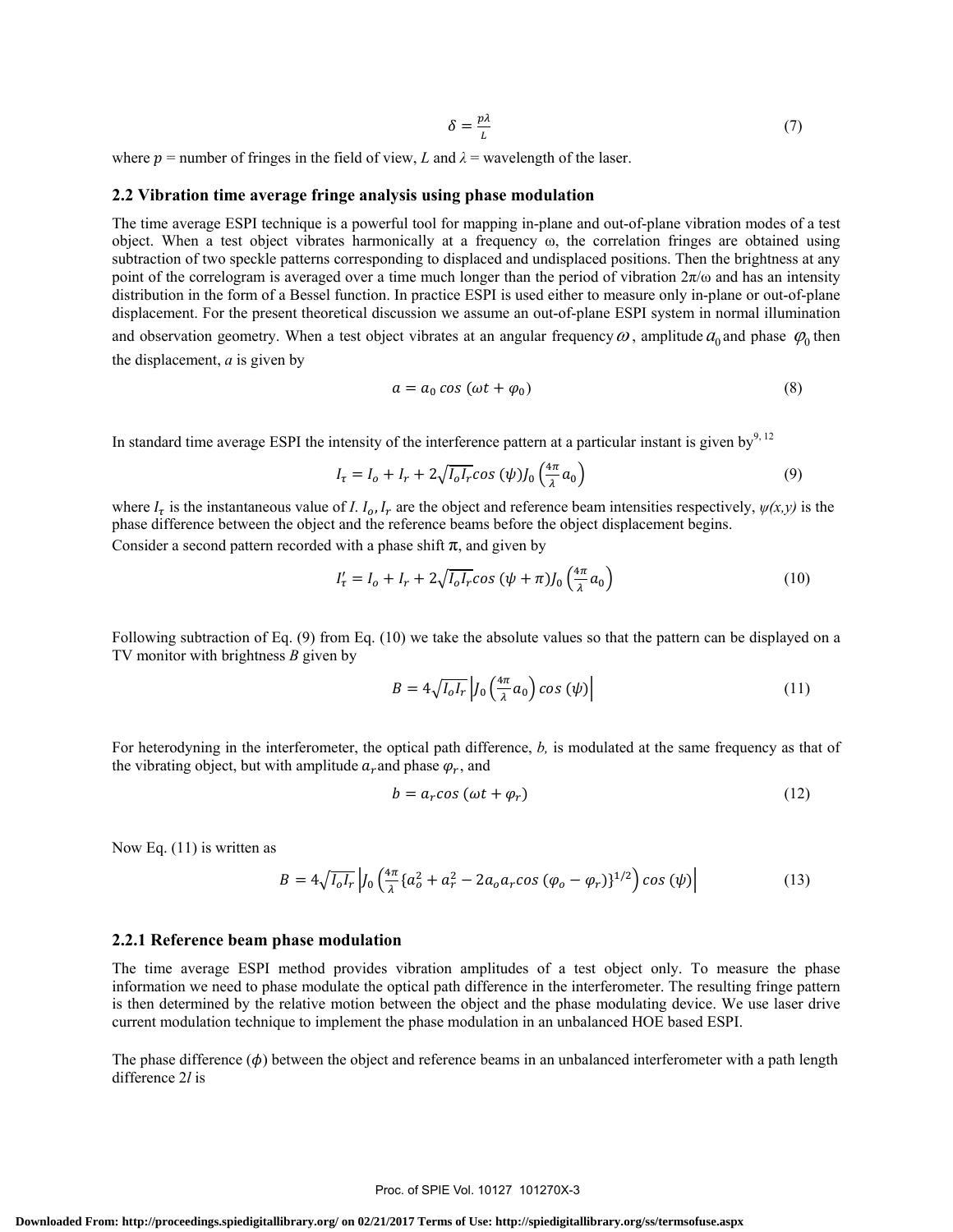$$
\phi = \frac{2\pi}{\lambda}(2l) \tag{14}
$$

When the laser wavelength is modulated, the relative phase between the beams changes by

$$
\Delta \phi = \frac{4\pi l}{\lambda^2} \left(\frac{d\lambda}{di}\right) \Delta i \tag{15}
$$

where  $i =$  drive current of the laser diode.

From Eq. 15, the amplitude of the iso-amplitude contours is given by<sup>12</sup>

$$
a_r = \frac{2l}{\lambda} \left(\frac{d\lambda}{di}\right) \Delta i \tag{16}
$$

 As we vary the amplitude of reference beam path modulation in the interferometer by varying the laser diode current, *i*, the regions where  $a_r = a_o$  and  $\varphi_r = \varphi_o$ , will be displayed with maximum brightness.

#### **3. EXPERIMENTS AND RESULTS**

The proposed HOE based ESPI system consists of two HOEs. A reflection holographic optical element (RHOE), provides the reference beam in the interferometer, and a transmission holographic optical element (THOE) provides normal illumination of the test object, making the ESPI system sensitive only to out-of-plane displacement (see, Fig. 2). The set up for recording a reflection HOE is shown in Fig. 1. A polarizing beam splitter (PBS) was used with two half wave plates (HWP1  $\&$  2) to split the laser beam intensity while maintaining vertical polarization states of the two resulting beams. The beam from the laser diode was spatially filtered (SF) and collimated (L1, L2), and used to illuminate a silver halide photographic plate (Geola PFG-03C).



Fig. 1. Recording set-up for HOEs: reflection hologram of a diffuser and a transmission grating.

A ground glass plate was introduced between the mirror and the silver halide emulsion and a reflection hologram of the resulting speckle pattern was recorded whose reconstruction was intended to serve as a reference beam in the ESPI system. The light transmitted by the photographic plate was reflected by the mirror at  $30^{\circ}$  to the surface normal of the photographic plate. The sensitivity of the silver halide layer is 3 mJ/cm<sup>2</sup>. The total beam power was about 0.5 mW/cm<sup>2</sup> so the layers were exposed for approximately 6 sec. The holograms were developed using SM-6 developer,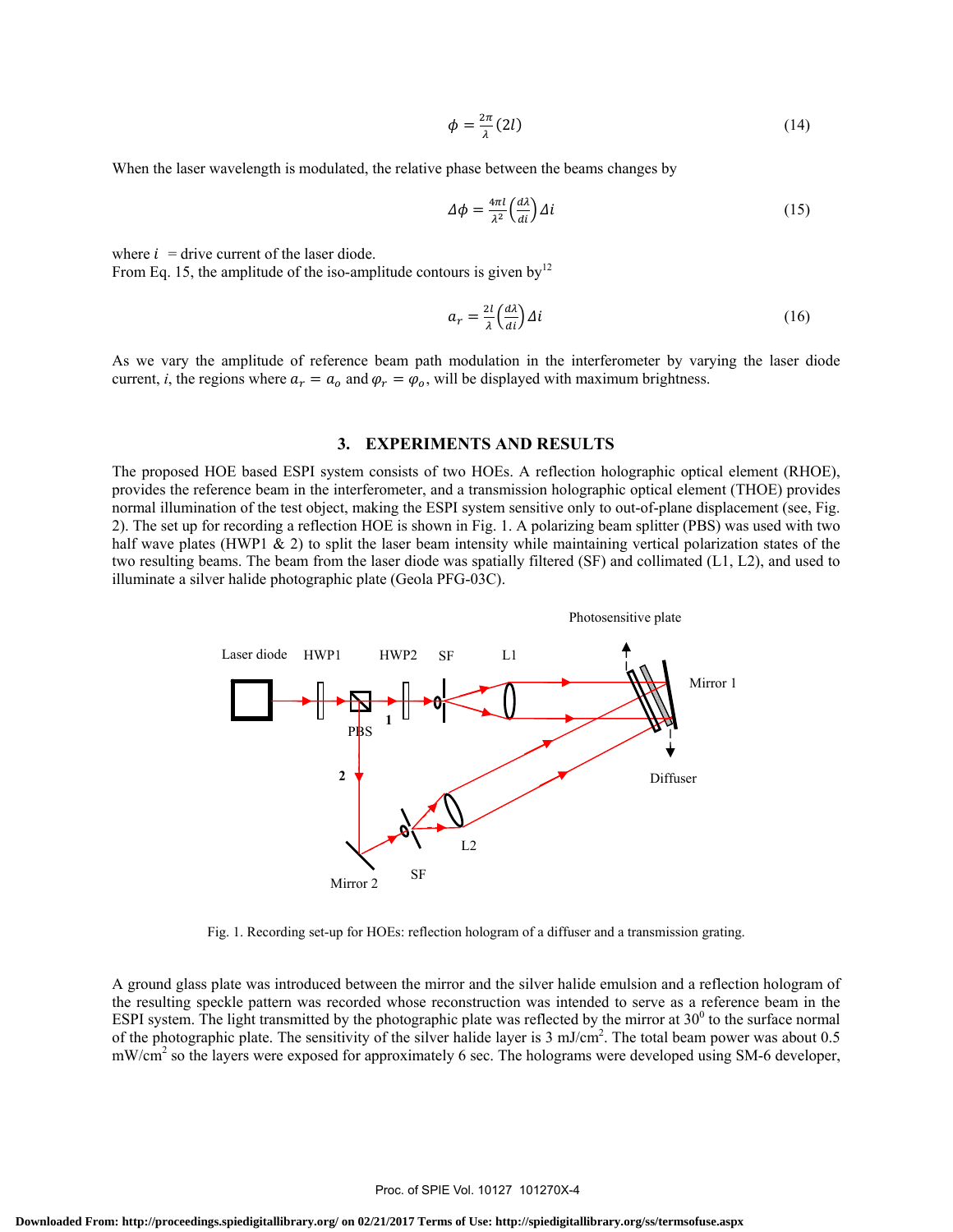followed by bleaching using PBU-Amidol.<sup>13</sup> To record a transmission holographic optical element (THOE), mirror 1 and the diffuser were removed and the intensities of beams 1 and 2 were equalized.

#### **3.1 Results: Rotational fringe analysis**

The dual HOE based ESPI system as shown in Fig. 2 was used for measuring both out-of-plane rotation and vibrations of different flat metal plates. The laser beam is spatially filtered (SF) and collimated (CL) to illuminate the RHOE, which generates a speckle reference beam for the ESPI. The same spatial filter and collimator were used as in the recording set up. The beam transmitted by the RHOE illuminates the THOE which diffracts the light to illuminate the test object. An unwanted secondary reflection grating is usually recorded along with the THOE. The two HOEs are held together in a single holder and both are therefore (to avoid specular reflection from THOE) illuminated slightly  $(\sim 3^0)$  off-Bragg. The object and reference beams were allowed to interfere on the focal plane of the CMOS camera (AVT Guppy F-032B). This camera with 640×480 pixels was interfaced to a laptop (Dell-Inspiron) using an IEEE1394 firewire port.

In case of rotation measurements, the test object rotation was controlled manually. An aluminium plate of diameter 5 cm and 1 mm thickness, coated with retro-reflective paint (for improving light reflection from the object) was attached to a mirror mount (Newport MFM-100) whose motion was controlled using precision adjusters. The field of view was adjusted to 25 mm by an aperture. The optical path length difference in the interferometer was 13 cm. A virtual instrument developed in LabVIEW 8.2 was used for generating fringe patterns. In our experiments the frame rate of the camera was set at 25 Hz with an external digital pulse which was supplied by the DAC board. The software stores the image and subtracts it from the next subsequent image to display the correlation fringes. Thus the reference for subtraction is updated every 40 ms, so that fringes are not affected by the thermal and mechanical disturbances in the laboratory occurring at frequencies less than about 25 Hz.



Fig. 2. Out-of-plane sensitive HOE based ESPI system.

The current change (0.6 mA) required for a phase shift of  $2\pi$  was experimentally determined by measuring a full fringe shift (One full fringe is defined as the replacement one dark or bright fringe by the consecutive one). This current change value was divided into equal increments to obtain four drive current values corresponding to phase shifts of  $0^0$ ,  $90^0$ ,  $180^0$ , and  $270^0$ . A constant phase shift was then introduced between four consecutive frames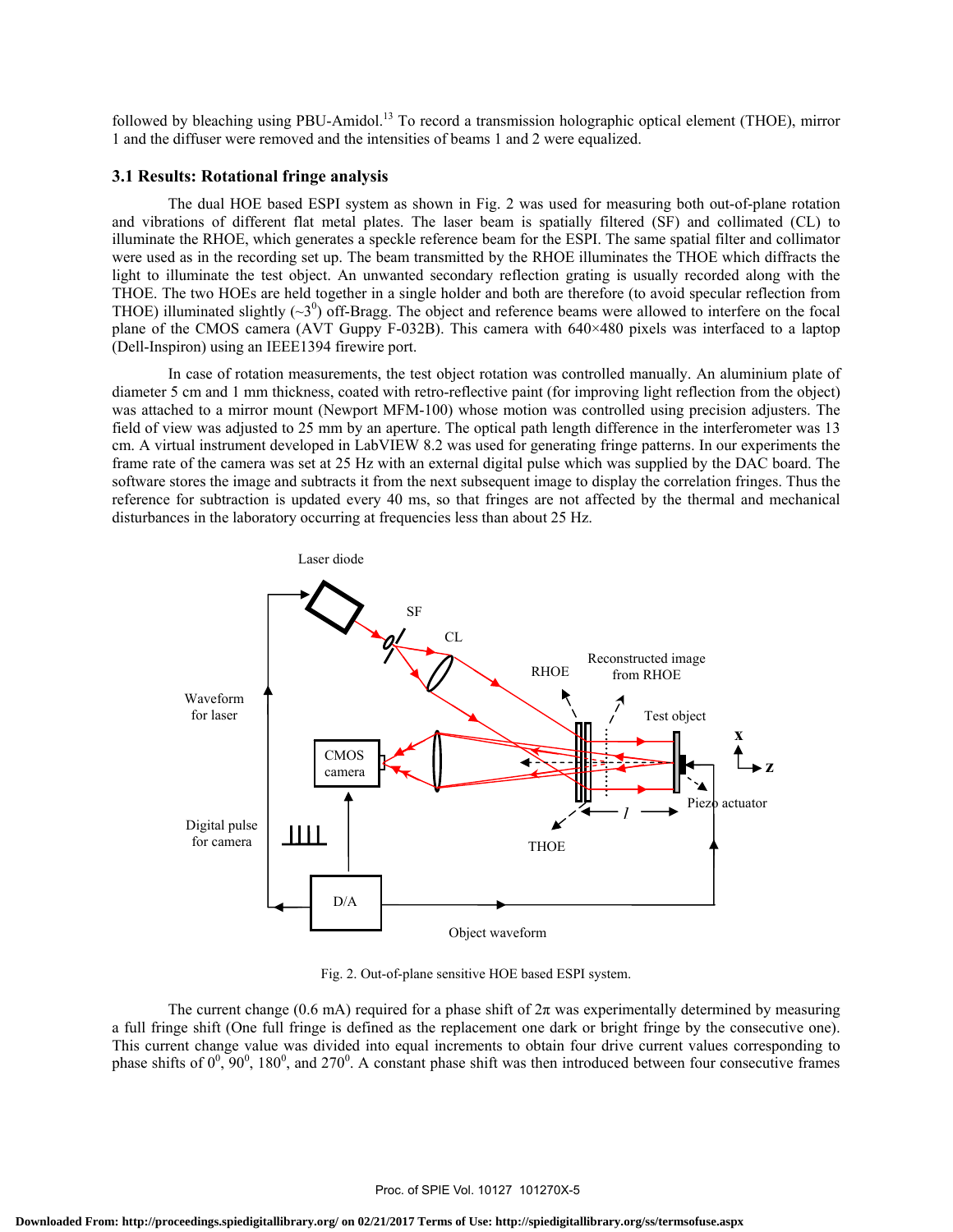by changing the diode laser drive current ( $\Delta i$ =0.15 mA, for 90<sup>0</sup>). We have chosen a linear region in laser output power Vs drive current plot for introducing constant phase shifting.<sup>14,15</sup>



Fig. 3 Phase stepped speckle subtraction fringes (a)  $0^0$  (b)  $90^0$  (c)  $180^0$  (d)  $270^0$ .

Fringe patterns were obtained in the following way. First, a reference speckle pattern was captured while the test object was at rest and without laser current modulation. Then the test object was rotated by 0.13 mrad and a speckle pattern corresponding to displaced object position without laser current modulation was obtained. Then the laser drive current was altered in steps and four phase shifted speckle patterns were obtained. The reference speckle pattern was subtracted from each of these four phase shifted speckle patterns to obtain the fringe patterns shown in Fig. 3.



Fig. 4 Static fringe analysis on a flat specimen: (a) Wrapped phase map, (b) 3-D Displacement map of the flat surface.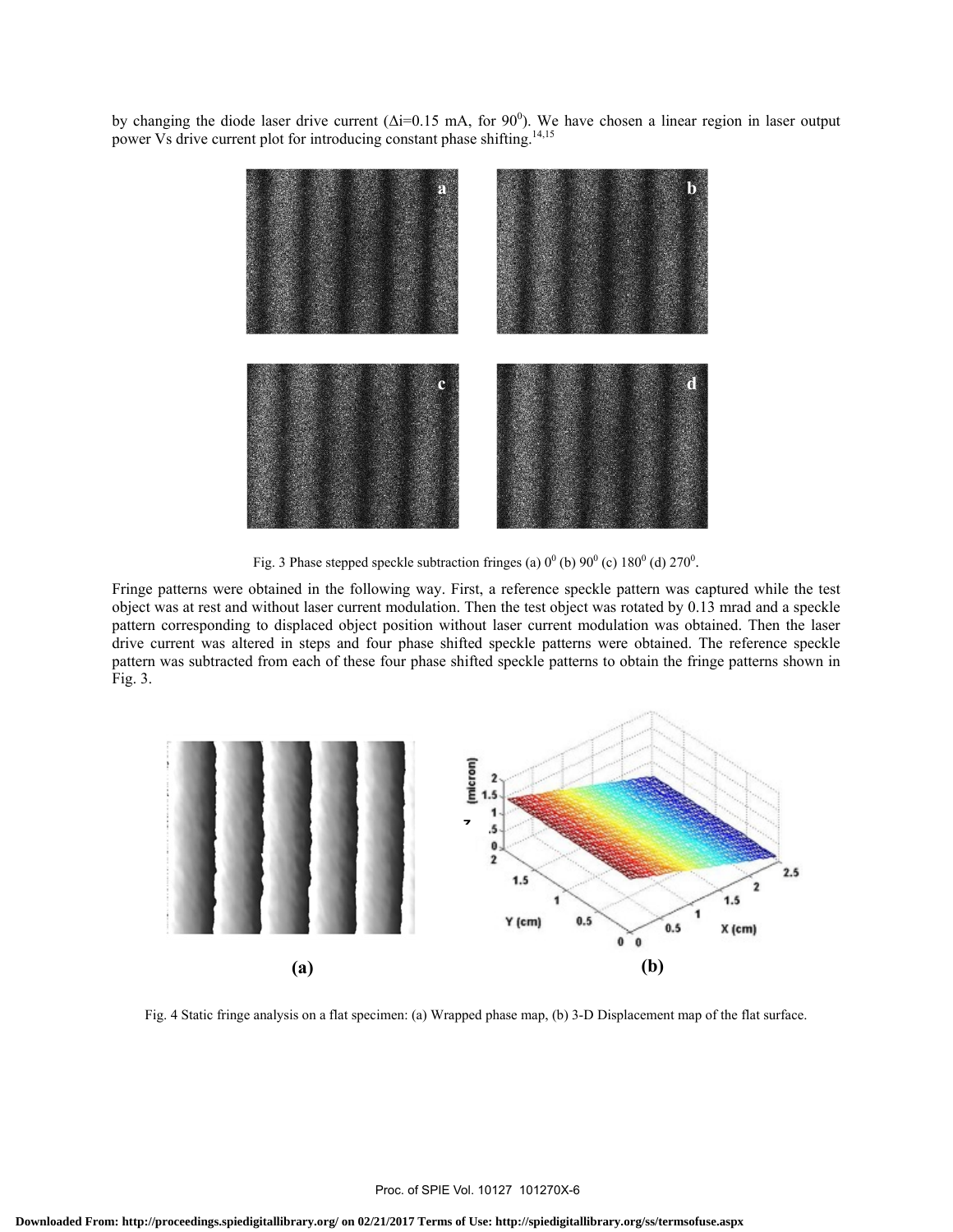The wrapped phase map calculated using Eq. (5) was median filtered with window size 3x3 and is shown in Fig. 4(a). The filtered and wrapped phase is then unwrapped using a multi-grid algorithm,<sup>16</sup> scaled using Eq. (6), and finally a 3-D displacement profile is shown in Fig. 4(b). The rotation or tilt was verified by using a laser pointer beam reflected from a small mirror attached to the rear of the metal plate; the movement of the reflected light was measured. The measured angle for a field of view 2.5 cm,  $\lambda = 658$ nm and  $M = 5$  was approximately 0.14 mrad and this is in agreement with the angle calculated using Eq. (7).

#### **3.2. Vibration fringe phase mapping results**

The dual HOE based ESPI system (Fig. 2) was also used to study vibration modes of a square aluminium plate 4 cm×4 cm and 1 mm in thickness. A National Instruments digital to analogue converter (D/A) was used to provide two LabVIEW software controlled sinusoidal waveforms of same frequency but with different amplitude and phase, one to drive a piezoelectric actuator (PZT) attached to the test object and the other to modulate the diode laser drive current. A rectangular pulse (25 Hz) triggered image acquisition by the camera. A rectangular waveform, generated synchronously with the image acquisition pulse, caused the laser drive current to change, producing a phase change of π in the interferometer at the beginning of each frame. Subtraction of the successive π phase shifted speckle interferograms removed the background speckle noise,<sup>12</sup> and the resulting interferogram was displayed with high contrast as shown in Fig. 5.The time average vibration mode pattern was observed at 1406 Hz without path length difference modulation. The bright fringes were moved to the first order by modulating the laser wavelength with  $\Delta \lambda = 1.11 \text{pm}$ . From Eq. 15 the amplitude of vibration in the brightest fringe regions in Fig. 5(b) and (c) is 0.4 µm. Fig.  $5(c)$  shows the result when the phase of the path difference modulation was altered by  $180^\circ$ .



Fig. 5. Square plate vibrating at 1406 Hz: (a) ordinary time average fringes. Time average fringes by modulating the laser wavelength of (b)  $\Delta \lambda = 1.11$ pm (c)  $\Delta \lambda = 1.11$ pm with 180<sup>0</sup> phase shift.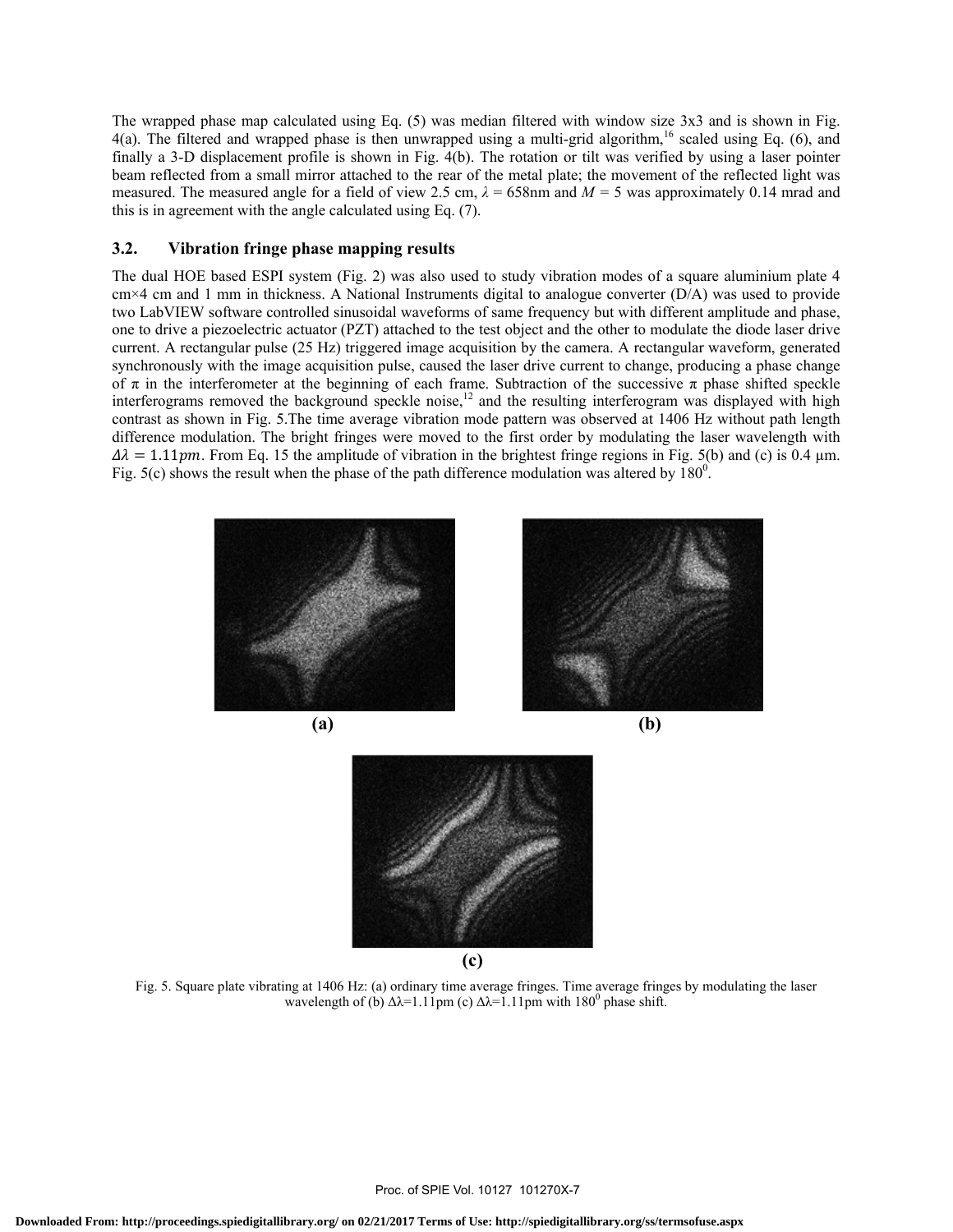#### **4. DISCUSSION AND CONCLUSIONS**

The dual HOE based ESPI system has some limitations. When the object is not flat, then the change in path length difference is different at different positions of the object. This problem can be overcome by first obtaining shape information of the object using two wavelength speckle interferometry.<sup>17</sup> This shape information is used for correcting the displacement data obtained using the ESPI system. While measuring rotations, phase errors may arise from the phase stepping algorithm that was used for calculating the phase map. The phase error is due to wavelength instabilities or inaccuracies in phase shifts. The phase error was calculated using the intensity line profile of the phase shifted fringe patterns (Fig. 3) for a particular pixel and found to be  $\pi/10$ .<sup>18</sup>

In our experiments a small drift in phase value was noticed across iso-amplitude contours (Fig. 5) when the test object vibrates in a pure mode. This might be due to thermal and mechanical drift present in the interferometer. By adjusting the phase of the path length difference modulation, this variation can be minimized. In our experiments around  $2^{0}$ -15<sup>0</sup> phase variation in the interferometer was observed. We have demonstrated use of a simple and compact HOE based ESPI system for vibration amplitude and phase measurements. We have also demonstrated it for measuring rotation. The advantage of HOE based ESPI system is that it is easy to align. The phase maps were produced using the reference beam phase modulation method by varying the laser diode drive current, a fast and easily implemented method. The accuracy of the phase measurements depends on the vibration amplitude.

#### **ACKNOWLEDGEMENTS**

This work was supported by DIT's Fiosraigh Research Scholarship programme. The authors would like to thank the School of Physics Dublin Institute of Technology and the FOCAS Research Institute for technical support. The authors would also like to acknowledge the financial support from Tier 1 grant funded by the Ministry of Education in Singapore (RG41/14: M4011285). V. Bavigadda thanks Dr. Paul Kumar Upputuri of Nanyang Technological University, Singapore for helping with the phase unwrapping algorithm.

#### **REFERENCES**

[1] Upputuri P K, Kalyani Y, Mohan N. K, and Kothiyal M. P., "Time-average TV holography for vibration fringe analysis," Appl. Opt., 48, 3094-3101, (2009).

[2] Upputuri P K, Mohan N. K, and Kothiyal M. P, "Time average vibration fringe analysis using Hilbert transformation," Appl. Opt., 49, 5777-5786, (2010).

[3] Upputuri P K , Mohan N K, and Kothiyal M. P, "Measurement of static and vibrating microsystems using microscopic TV holography" Optik, 122, 49-54, (2011).

[4] Rastogi P K., Editor, [Digital speckle pattern interferometry and related techniques], pp.231, John Wiley and sons Ltd., First edition, (2001)

[5] Jallapuram R, Healy C., Mihaylova E. and Toal V., "In-plane sensitive electronic speckle pattern interferometer using a diffractive holographic optical element," Am. J. Phys. 79, (4), (2011)

[6] Lokberg O. J. and Hogmoen, K., "Use of modulated reference wave in electronic speckle pattern interferometry," J. Phys. E: Sci. Instr. Vol. 9, 847-851, (1976).

[7] Lokberg O. J. and Hogmoen, K., "Vibration phase mapping using electronic speckle pattern interferometry," Appl. Opt. Vol. 15, No. 11, 2701-2704, (1976).

[8] Anderson D.J., Valera, J. D. and Jones, J. D.C., "Electronic speckle pattern interferometry using diode laser stroboscopic illumination," Meas. Sci. Technol., 4, 982-987, (1993).

[9] Atcha H. and Tatam, R. P., "Heterodyning of fibre optic electronic speckle pattern interferometers using laser diode wavelength modulation," Meas. Sci. technol., 5, 704-709, (1994).

[10] Olszak A., Patorski, K., "Modified electronic speckle pattern interferometer with reduced number of elements for vibration analysis," Opt. Comms., 138, 265-269, (1997).

[11] Creath K, "Phase-shifting speckle interferometry," Appl. Opt.24, 3053–3058, (1985).

[12] Bavigadda V., Jallapuram, R., Mihaylova E., Toal V., "Electronic speckle-pattern interferometer using holographic optical elements for vibration measurements," Opt. Lett., 35(19), 3273-3275, (2010).